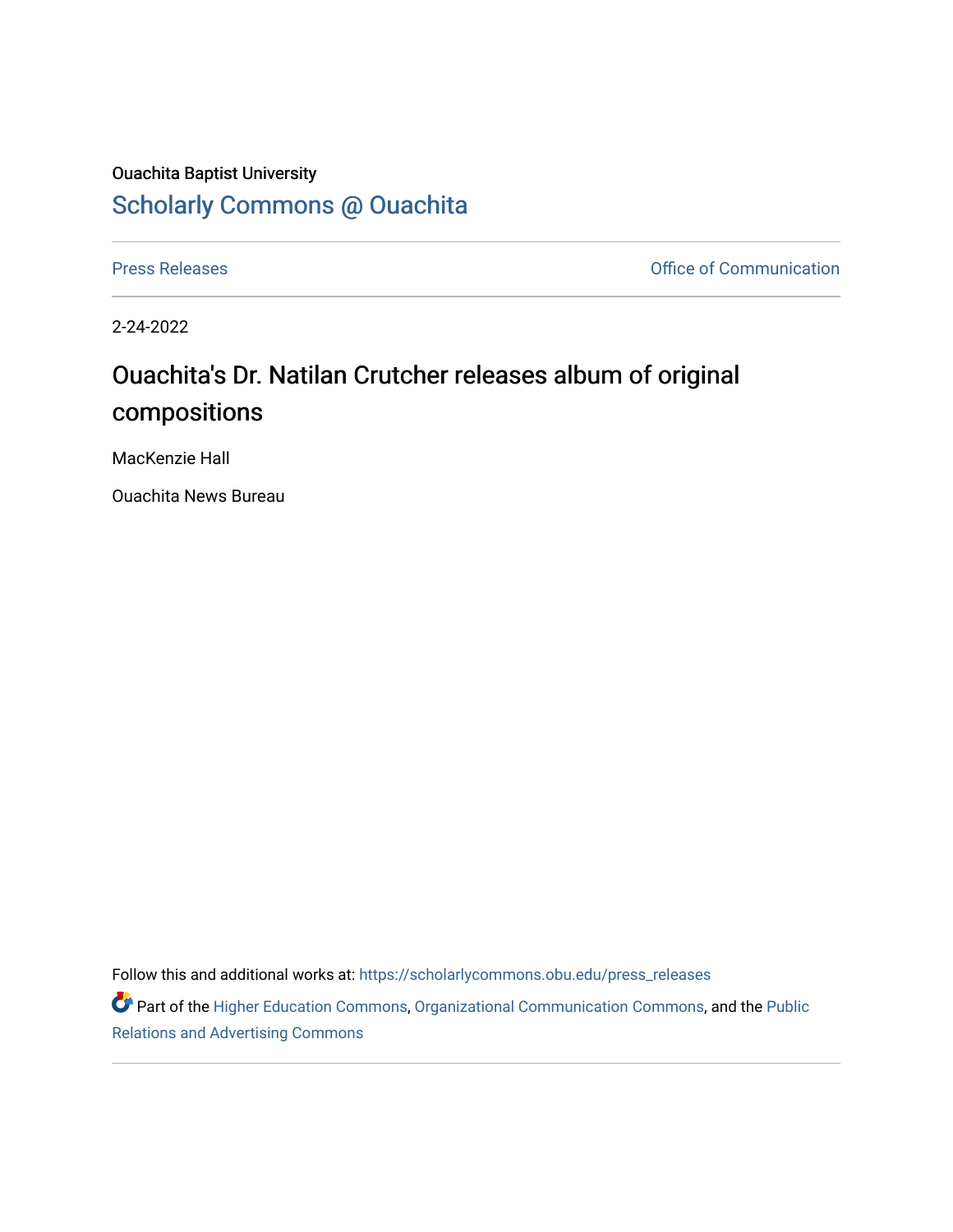



## For immediate release **Ouachita's Dr. Natilan Crutcher releases album of original compositions** *By MacKenzie Hall* February 24, 2022

For more information, contact OBU's news bureau at [newsbureau@obu.edu](mailto:newsbureau@obu.edu) or (870) 245-5206.

ARKADELPHIA, Ark.—Dr. Natilan Crutcher, visiting assistant professor of music at Ouachita Baptist University, released an album of original instrumental compositions in November titled "Awakening." The album was composed, recorded and edited by Crutcher.

"'Awakening' was inspired by my relationship with Jesus Christ," Crutcher said. "Composing music is a gift from the Lord that I did not ask for or expect but that I now cherish and honor. I knew that if the Lord wanted me to produce this album, then it was going to be a blessing to someone."

She added, "I knew when I had finished the album that it was different and unique, even to me. It did more than inspire me to continue to explore *Photo 1* "Awakening" by Dr. Natilan



Crutcher